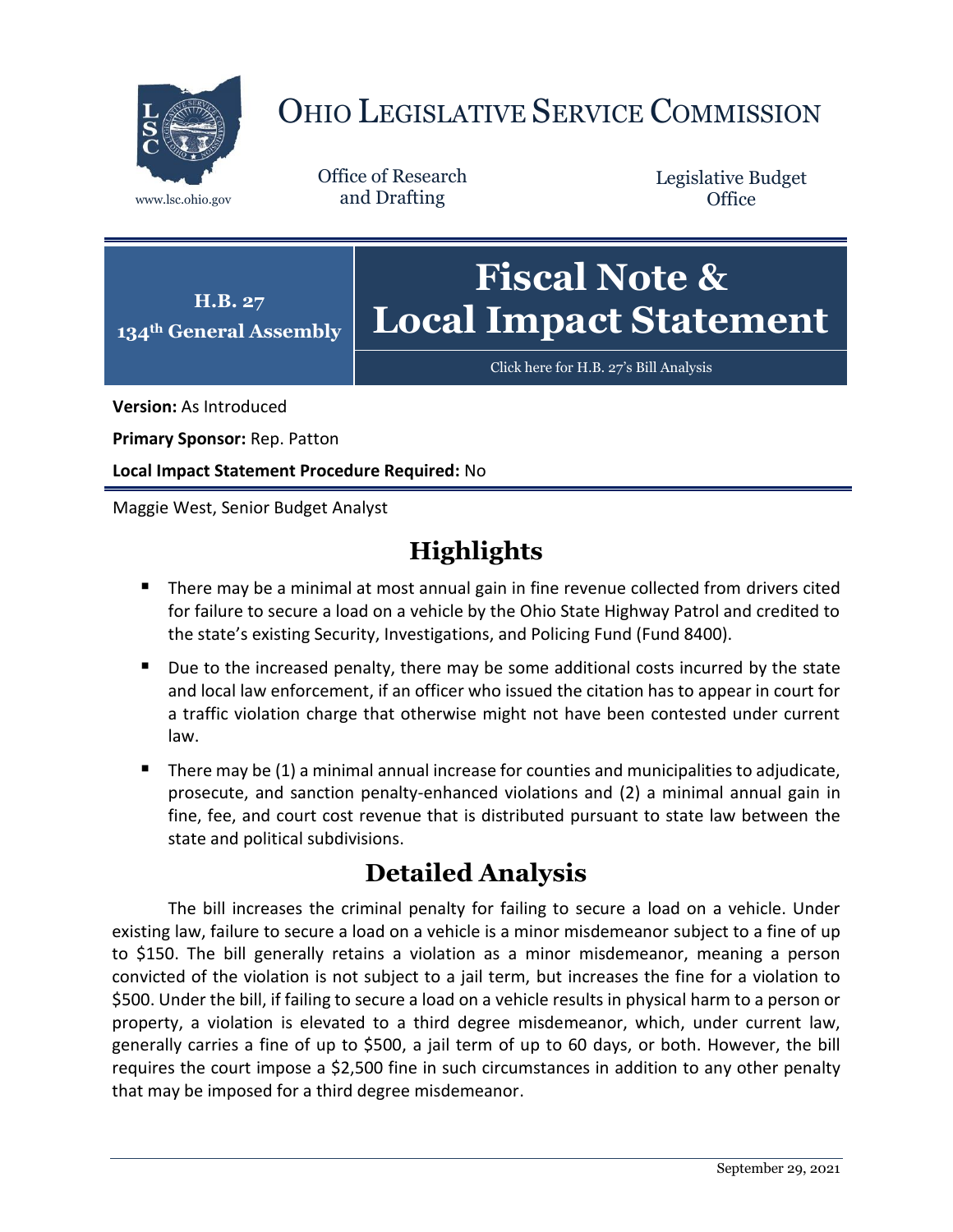### **Statewide traffic crashes involving unsecured loads**

The following chart summarizes statistics for the number of traffic crashes involving load shifting, falling, or spilling by crash category aggregated for the entire five-year period from calendar years(CYs) 2015 through 2019. There was no significant year-over-year variation. Of the 6,797 total crashes over that period, the majority involved "property damage only" (6,259, or 92.1%). The number of traffic crashes resulting in the issuance of a citation for failure to secure a load on a moving vehicle is unknown.

#### **Five-Year Total Traffic Crashes Involving Load Shifting, Falling, or Spilling**



## **Ohio State Highway Patrol citation activity**

For CYs 2015 through 2019, the Ohio State Highway Patrol, which has statewide enforcement authority, issued 2,791 citations for failure to secure a load on a vehicle, an average of 558 citations per year. The number involving a fatality, injury, or property damage is unknown. The number of citations issued reflects only those issued by the Patrol and does not account for any citations that may have been issued by any of the state's 900 local law enforcement agencies. <sup>1</sup> The citation activity for those agencies is not readily available.

## **Enforcement and adjudication**

In the case of a minor misdemeanor, a law enforcement officer generally does not arrest a person, but instead issues a citation. In lieu of making a court appearance, that person either in person, by mail, or online where available, can waive their right to contest the offense before the court or jury, and pay the total amount of fines, fees, and court costs to the clerk of the court. Minor misdemeanor traffic offenses are frequently resolved in this manner. However, some individuals cited under the bill may be more likely to contest a citation given the increased fine

 $\overline{a}$ 

<sup>1</sup> [https://www.ocjs.ohio.gov/ler/thejob\\_agencies.html.](https://www.ocjs.ohio.gov/ler/thejob_agencies.html)